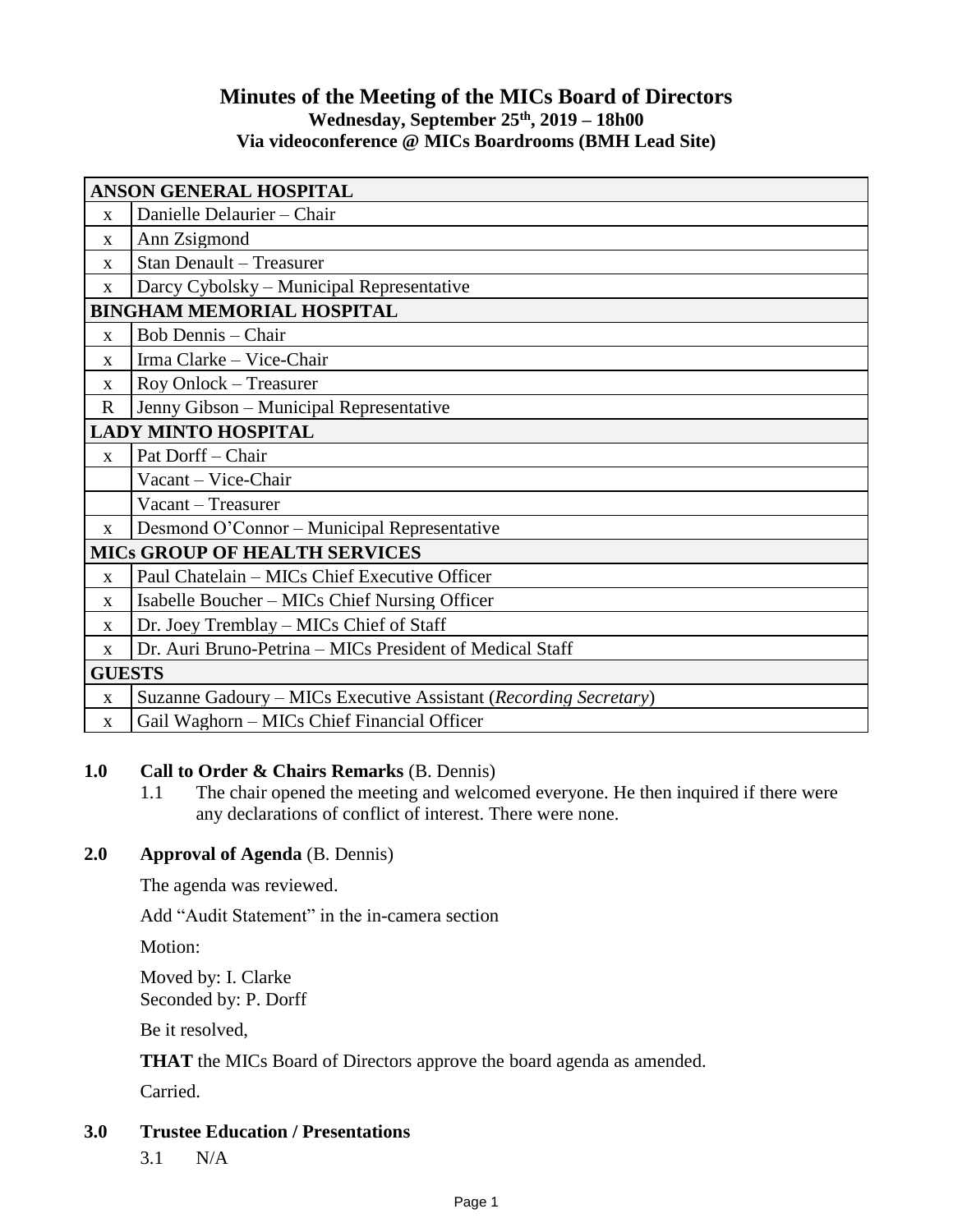## **4.0 Approval of Minutes (B. Dennis)**

4.1 Minutes of the MICs Board of Directors meeting held June  $26<sup>th</sup>$ , 2019 were provided for information.

Motion:

Moved by: D. O'Connor Seconded by: R. Onlock

Be it resolved,

**THAT** the MICs Board of Directors approve the minutes of the meeting held June  $26<sup>th</sup>$ , 2019 as presented.

Carried.

## **5.0 Follow-Up Items**

- 5.1 Review of the 2019-2020 Board Work Plan
	- The Board Work Plan was reviewed for the month of September.
	- Board orientation is deferred until the two vacant positions on the LMH Board of Directors are filled
	- The H.R. Director is away and will present the H.R. statistics next month
	- The sentinel events/near misses and QIP scorecard/key indicators are being reviewed today

#### **6.0 MICs Finance**

- 6.1 July 2019 Operating Statements G. Waghorn
	- Chief Financial Officer gave an overview of the operational statements for all sites.

## **BMH:**

 Hospital is operating at a surplus of \$145,547 at the end of July; submitted a breakeven budget

Revenue:

- $\bullet$  Base Funding = \$6,275,727
- Base increase \$63,200
- Transformational Funding \$175,503
	- This is not in the current operating statement; funds started to flow in August
	- Still waiting approval of applications that were filed in July for use of the funds
- ELDCAP revenue is \$7,400 over budget and ~\$11,000 higher than same period last year
- ALC revenue is \$16,000 over budget and  $\sim$  \$20,000 higher than the same period last year
- Recovery revenue includes \$43,750 in Hospice Funding (this is where we were directed to report it)

Expenses:

- Overall, we were breakeven on our salary budget however, there were some major variances in departments
	- o Nursing is ~\$40,000 over budget. Overtime is an ongoing challenge with total nursing overtime and sick time costing us \$149,000 to the end of July (\$72,000 for same period last year).
	- o Physiotherapy was \$20,000 under budget but we have another physiotherapist who has now started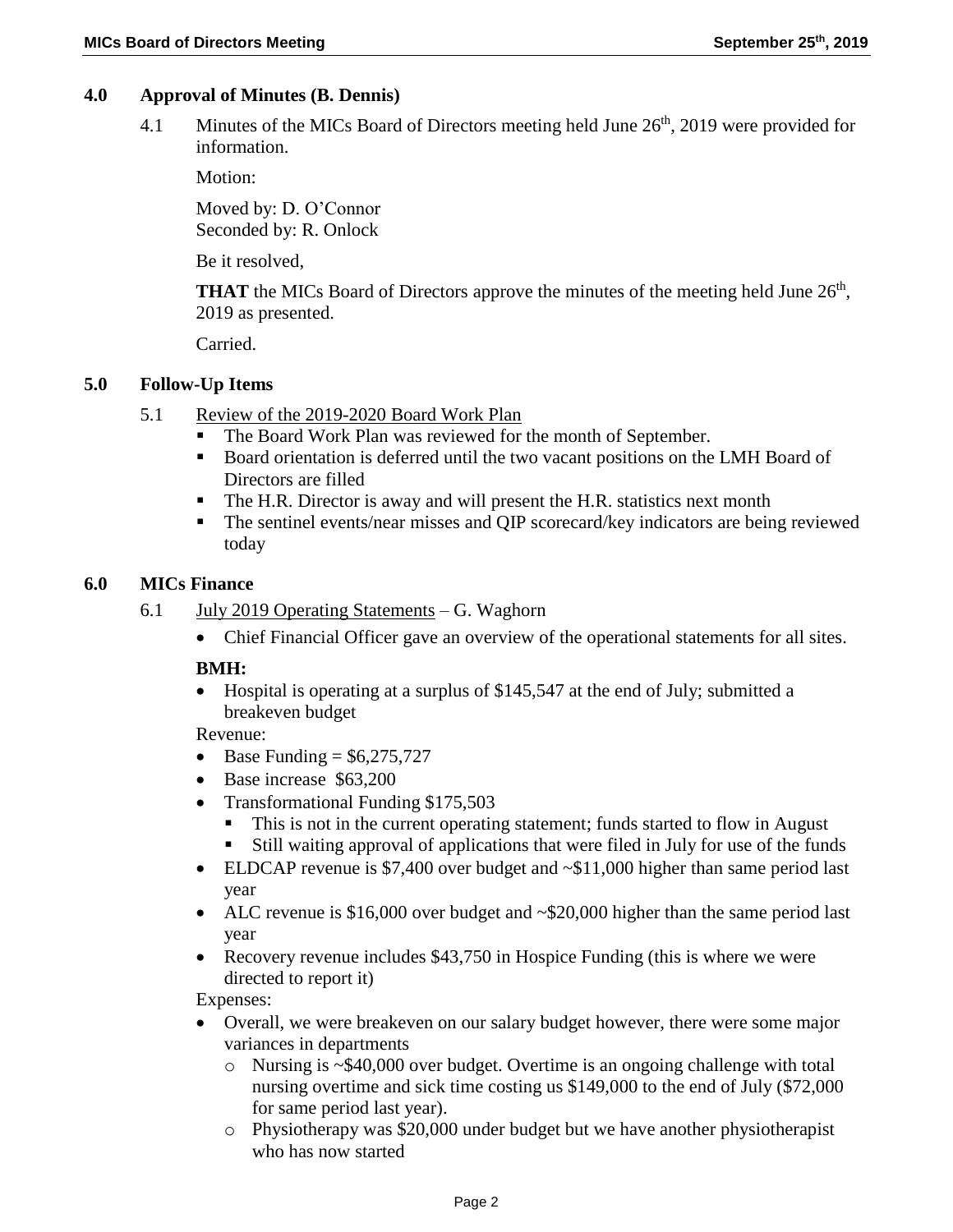- o Administration and Support Services are breakeven overall
- Supplies are \$78,000 under budget
	- $\circ$  Diagnostic and therapeutic supplies costs are down related to low activity and census

## **AGH:**

 Submitted a deficit budget of (\$534,000); budgeted deficit of (\$178,000) to end of July; actual deficit was (\$202,667)

Revenue:

- Base Funding  $= $8,335,516$
- Base increase \$83,800
- Transformational Funding \$231,629
	- This is not in the current operating statement; funds started to flow in August
	- Still waiting approval of applications that were filed in July for use of the funds
- Non-resident and uninsured patient revenue was nil to date budget  $\sim$ \$11,000
- OHIP revenue was up \$12,000 over last year  $(x-ray)$   $\sim$  \$59,000 actual
- Semi-private and private acute inpatient revenue is down  $\sim$ \$17,000 from last year and is  $\sim $16,000$  under budget -  $\sim $2,800$  actual
- Complex Continuing Care revenue is \$14,000 under budget and \$15,000 less than the same period last year - ~\$50,000 actual
- Recovery revenue includes \$43,750 in Hospice funding (this is where we were directed to report it)
- Recoveries for Visiting Specialist Clinics were \$8,000 higher than the same period last year and \$12,000 higher than what was budgeted - ~\$27,000 total
- Rental income is on budget at  $\sim$ \$47,000
- Last year, as of July, we had realized  $\sim$  \$375,000 in market value gains when we cashed in an investment to facilitate cash flow and repay the partnership. This is being noted for comparative purposes as investments are now managed via the MICs portfolio.

Expenses:

- Overall we are ~\$60,000 under budget in salaries
	- o Nursing, our largest department is about \$55,000 under budget despite the fact that overtime and sick time continues to be a pressure point in that department. Overtime to the end of July was  $\sim$ \$96,000 (same period last year -  $\sim$ \$149,000)
	- o Diagnostic and Physiotherapy were also under budget by \$35,000, \$33,000 of that being in lab services.
	- o Administration and Support Services were over budget by \$23,000 with the largest variances being in plant maintenance (\$7,300 - overtime), registration (\$8,350 - Maternity top up), patient food services (\$17,000 - costs associated with employee turnover)
- Supplies and Other are over budget by \$58,000
	- o Nursing services ~\$15,000 (Non-Urgent Patient Transportation)
	- o Lab supplies ~\$25,000 (Point of Care Testing Supplies)
	- o Diagnostic Imaging \$128,000 (Radiology MD services, contracted out, service contracts – costs will level out)
	- $\circ$  Admin and support services are under budget by  $\sim$ \$33,000 with variances between departments in both  $+$  and  $-$  but net positive results
	- o Drugs and Medical surgical costs are slightly under budget and comparable to last year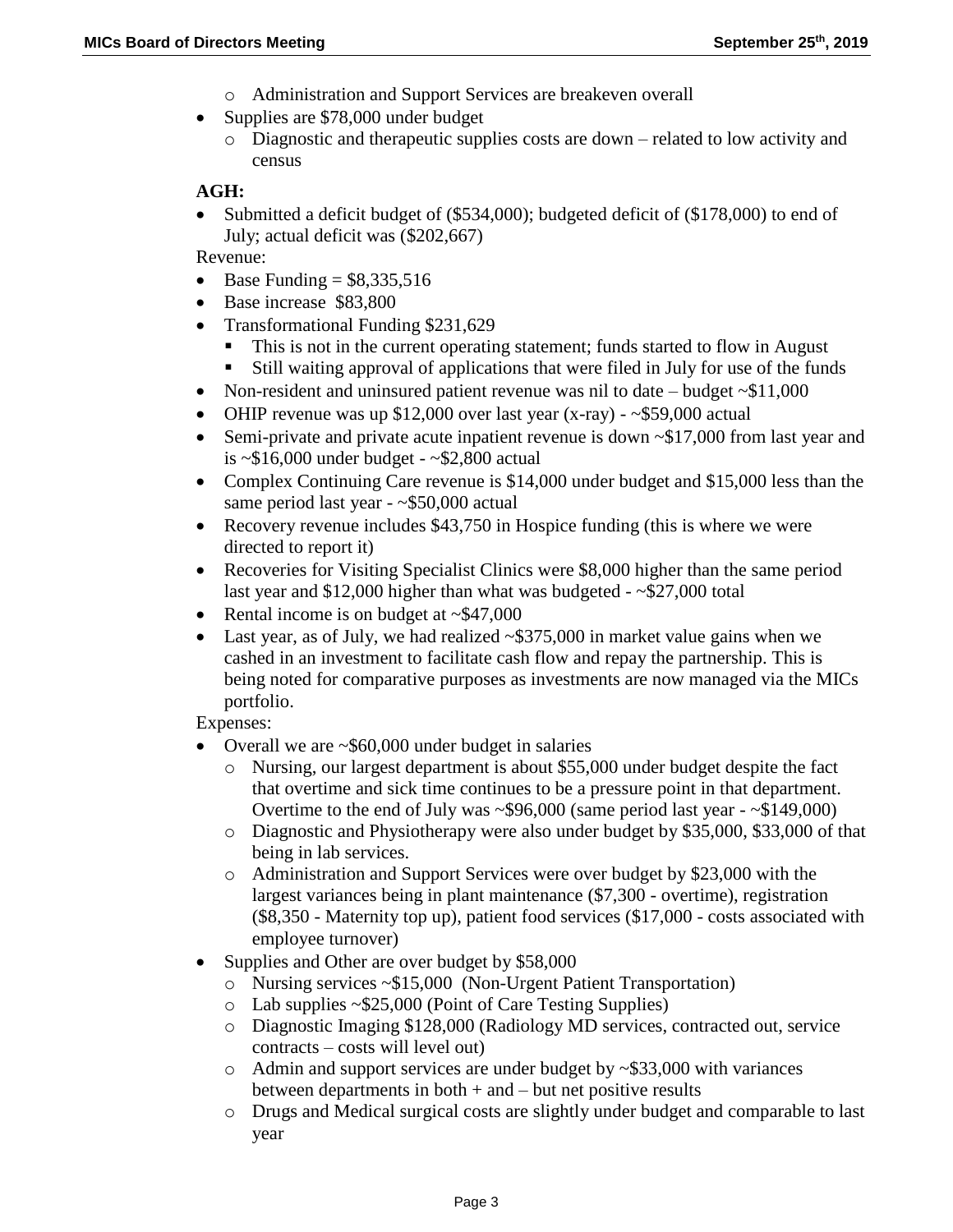## **SCM:**

- The major costs pressure for SCM is nursing sick and overtime. To the end of July, we expensed \$173,000 versus \$75,000 for the same period last year
- There were also agency nursing costs of \$3,300 to end of July
- Plant maintenance costs associated with aging building continue to be a cost pressure (\$50,000 YTD July; \$16,000 over budget) this year.

## **LMH:**

- Hospital is operating at a deficit of \$90,314 at the end of July
- Base Funding  $= $10,448,250$
- Base increase \$108,300
- Transformational Funding \$301,064
	- This is not in the current operating statement; funds started to flow in August
	- Still waiting approval of applications that were filed in July for use of the funds
- OHIP revenue is on budget (\$72,000 budgeted for X-ray revenue; \$72,000 in revenue realized to end of July)
- Semi-private and private acute inpatient revenue is down ~\$9,500 from last year and is ~\$15,000 under budget - \$~32,000 actual
- Complex Continuing Care and Alternate Level of Care copayment revenue is \$27,000 over budget and \$35,000 more than the same period last year - ~\$44,000 actual revenue
- Rental income is on budget at  $\sim$ \$50,000

Expenses:

- Overall we were  $\sim$ \$142,000 under budget in salaries
	- o Nursing is about \$145,000 under budget despite the fact that overtime and sick time continues to be a pressure point in that department. Most of that is attributed to surgery which was not operating at budgeted staffing level. Overtime and sick time to the end of July was  $\sim $164,000$  (same period last year -  $\sim $124,000$ )
	- o Diagnostic and Physiotherapy are also under budget by \$38,000 (lab \$20,000 and physio \$15,000 – new physio starting).
	- o Administration and Support Services are over budget by \$36,000 with the largest variances being in patient food services (costs associated with employee turnover)
- Supplies and Other are over budget by \$30,000. The larger variances were:
	- o Nursing services ~\$30,000 (Non-Urgent Patient Transportation)
	- o Diagnostic and Therapeutic is over budget by \$133,000 lab supplies and referred out; \$70,000 in equipment maintenance fees but this will level out over the year
	- o This is offset by Admin and Support being under budget by \$105,000
	- o Drugs and Medical surgical costs are slightly under budget and comparable to last year
- Drug Costs are \$78,000 over budget actual cost was \$222,108 at the end of July more expensive drug treatments in chemo
- Medical and Surgical supply costs are \$10,000 below budget and are comparable to last year for the same time period at just over \$60,000

## **VM:**

- Breakeven July operating statement largely in part to an estate donation at just over \$40,000
- Salaries and benefits were collectively \$12,000 under budget.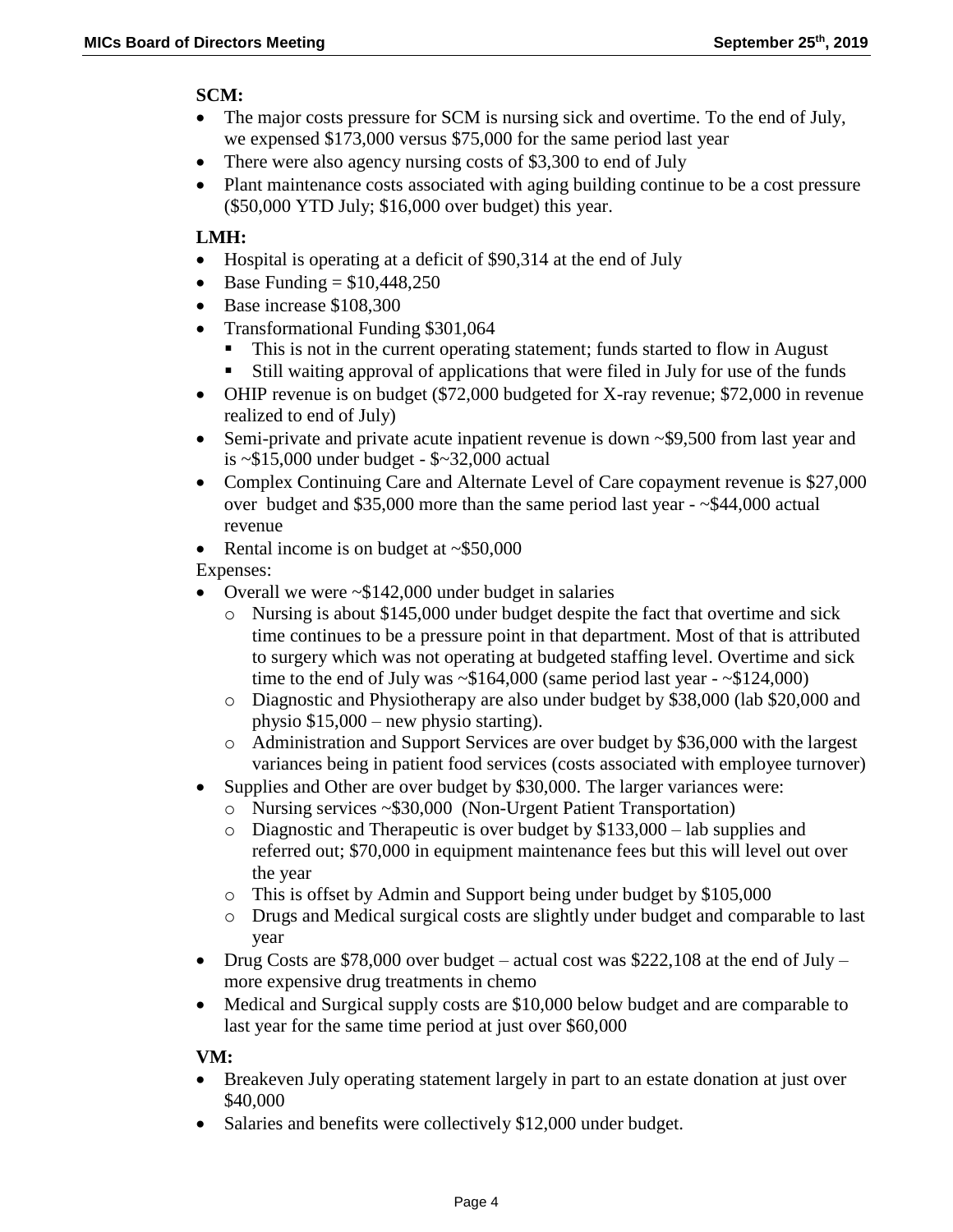Sick and OT costs were running at \$43,000 at the end of July (\$13,000 same period last year)

Motion to approve July 2019 Operating Statements

Moved by: D. O'Connor Seconded by: P. Dorff Be it resolved,

**THAT**, the MICs Board of Directors approve the July 2019 Operational Statements for Bingham Memorial Hospital, Anson General Hospital, South Centennial Manor, Lady Minto Hospital and Villa Minto as presented.

Carried.

- 6.2 2019-2020 Long-Term Care Budgets G. Waghorn
	- Chief Financial Officer presented the long-term care budgets.

**SCM:** budgeted operating deficit - expenses = \$5,511,969, revenue of \$5,154,004 with a variance of (\$357,965)

**VM:** budgeted operating deficit - expenses  $=$  \$2,913,854; revenue of \$2,696,376 with a variance of (\$217,078)

Long-Term Care benefit costs had to be increased; staffing patterns remained the same; accounted for changes in revenue

Motion to approve the 2019-2020 Long-Term Care budgets

Moved by: I. Clarke Seconded by: D. Cybolsky

Be it resolved,

**THAT**, the MICs Board of Directors approve the 2019-2020 budgets for South Centennial Manor and Villa Minto as presented.

Carried.

- 6.3 Investment Update G. Waghorn
	- The 18 Asset Management Portfolio Valuation report for the period ending August 31st, 2019 was provided for information.
	- MICs Portfolio Performance has been strong with YTD (as of August 31) returns of 9.77%. This return compares favourably to the MICs Benchmark return of 8.29%. Performance has been strong because of surging stock markets. Canadian Equities lead the pack, up 20.9% YTD (to August 31), followed by US at 15.5% and International at 14.2%. All strong returns. Fixed income has performed decently, all in the 7% to 8.5% range.
	- The portfolio composition remains in compliance with MICs requirements. We started the year with 50% of the portfolio in short-term investments. This cash was an outcome of several MICs securities being sold by the prior manager to facilitate the transfer of assets to 18 AM. The cash remained in the account until MICs' draft Investment Policy was released in March. At that time, we converted the portfolio to a 60/40 mix of equities and bonds. Given the market return, that mix has shifted to 62% / 38%. We monitor the portfolio continuously to ensure that it doesn't go outside of permitted ranges.
	- Finished with a \$332,430.42 unrealized gain at the end of August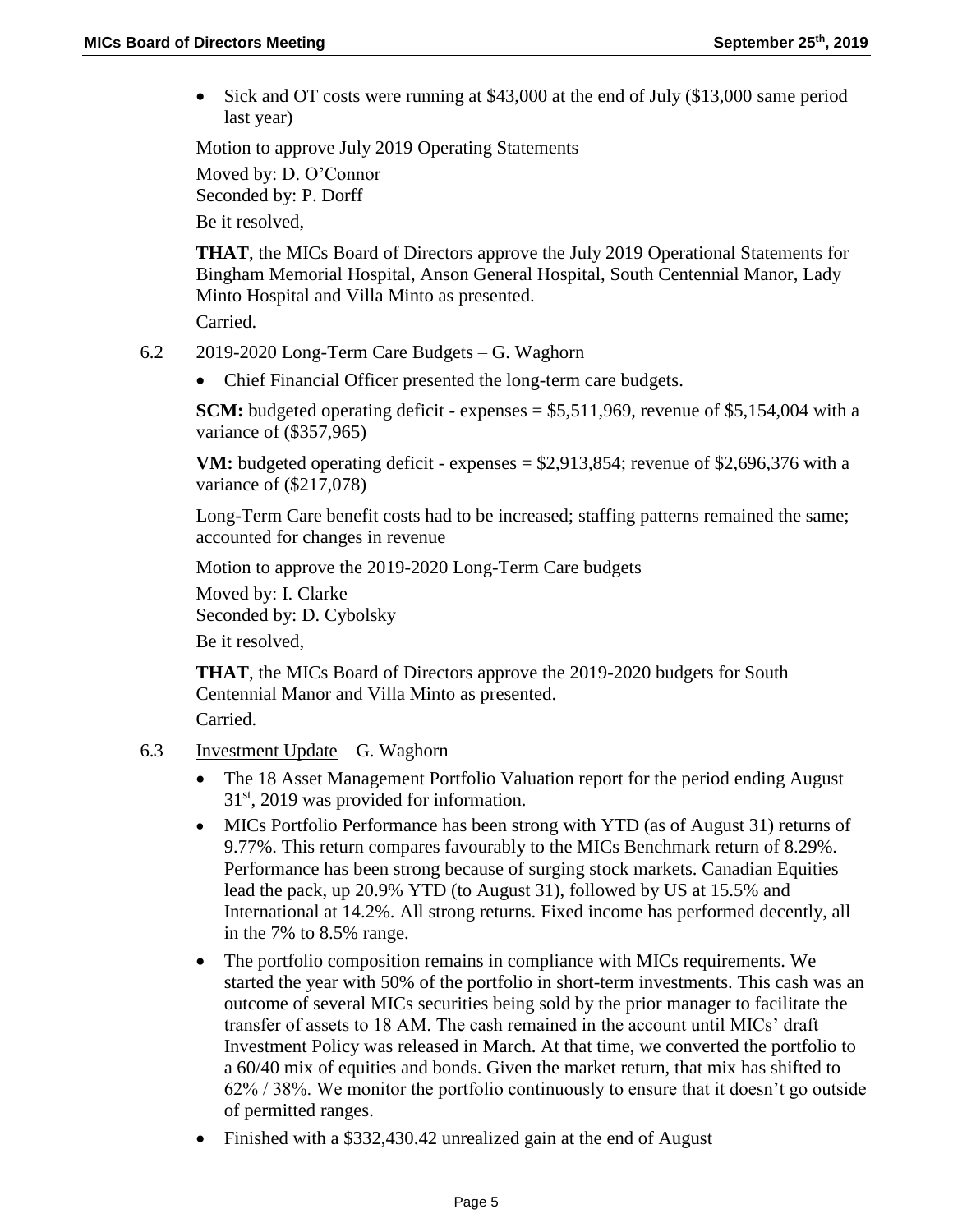- 6.4 AGH Hospital Improvement Plan Update G. Waghorn
	- Most of the action plan items have been implemented.
	- The total projected savings are \$322,620.71; there would be \$72,664.55 left to recover; considering various other changes to offset balance

## **7.0 Presentations/Reports** (B. Dennis)

- 7.1 Chief Executive Officer Report: (P. Chatelain)
	- The report was provided for information.
	- The CEO provided the following overview:
		- o Waiting for final topographical survey on proposed site; results should be coming in soon; AGH board members and CEO met with the mayor of Iroquois Falls over the summer to discuss options; he will be meeting with the MP and MPP to advocate for funding.
		- o Annual SCM golf tournament was cancelled due to lack of registrations; next fundraiser is the annual vacation draw.
		- o Joyce Rickard is the new Executive Lead and SCM Director of Care Jennifer Emond is the new Director of Care for Villa Minto and Rosedale Centre.
		- o 34 Ontario Health Teams, including HSN, have been approved for full application whereas 60 Health Teams have been approved at the developmental stage including Timmins.
		- o Waiting for an amalgamation application from the NELHIN
		- o Still waiting to hear back from the Ministry on our \$2 million HIRF ECP grants submission; phase 1 of the LMH Lab renovations has begun; will be completed by end of November.
		- o Aggressively recruiting for 6 physicians and 1 general surgeon; a Physician Recruitment and Retention Committee including members from each town council was formed; first meeting is scheduled for early November.
		- Dates for Long-Term Service Awards have been set
	- Board Members were invited to ask questions.
- 7.2 Chief Nursing Officer Report: (I. Boucher)
	- The CNO reported on the following items:
		- o RN staffing had stabilized over the summer but some issues have cropped up since then
		- o Reached out to recruitment firm for RNs over the summer; candidates often cancelled at last minute; difficult to recruit as unable to guarantee FT position
		- o Current AGH/BMH Patient Care Manager is resigning in November to return to LMH nursing; his replacement will be starting Oct.  $15<sup>th</sup>$
		- o Pharmacy recruitment is ongoing; interviews were done in August; will be doing a site visit with a potential candidate
		- o Reviewing different pharmacy models if unable to recruit a pharmacist
		- o Ontario College of Pharmacists was on site at LMH; received a "pass with action plan" report; action plan has been submitted
		- o Automated Dispensing Unit (ADU) education for super-users and pharmacy staff was held
		- o ADU went live in BMH; LMH is next
		- o AGH Hospice received a generous donation to update the courtyard
		- o There were two outbreaks: a respiratory outbreak at SCM in April that lasted 21 days and a respiratory outbreak at AGH that lasted 8 days in May
		- o LMH laboratory and physiotherapy department renovations are underway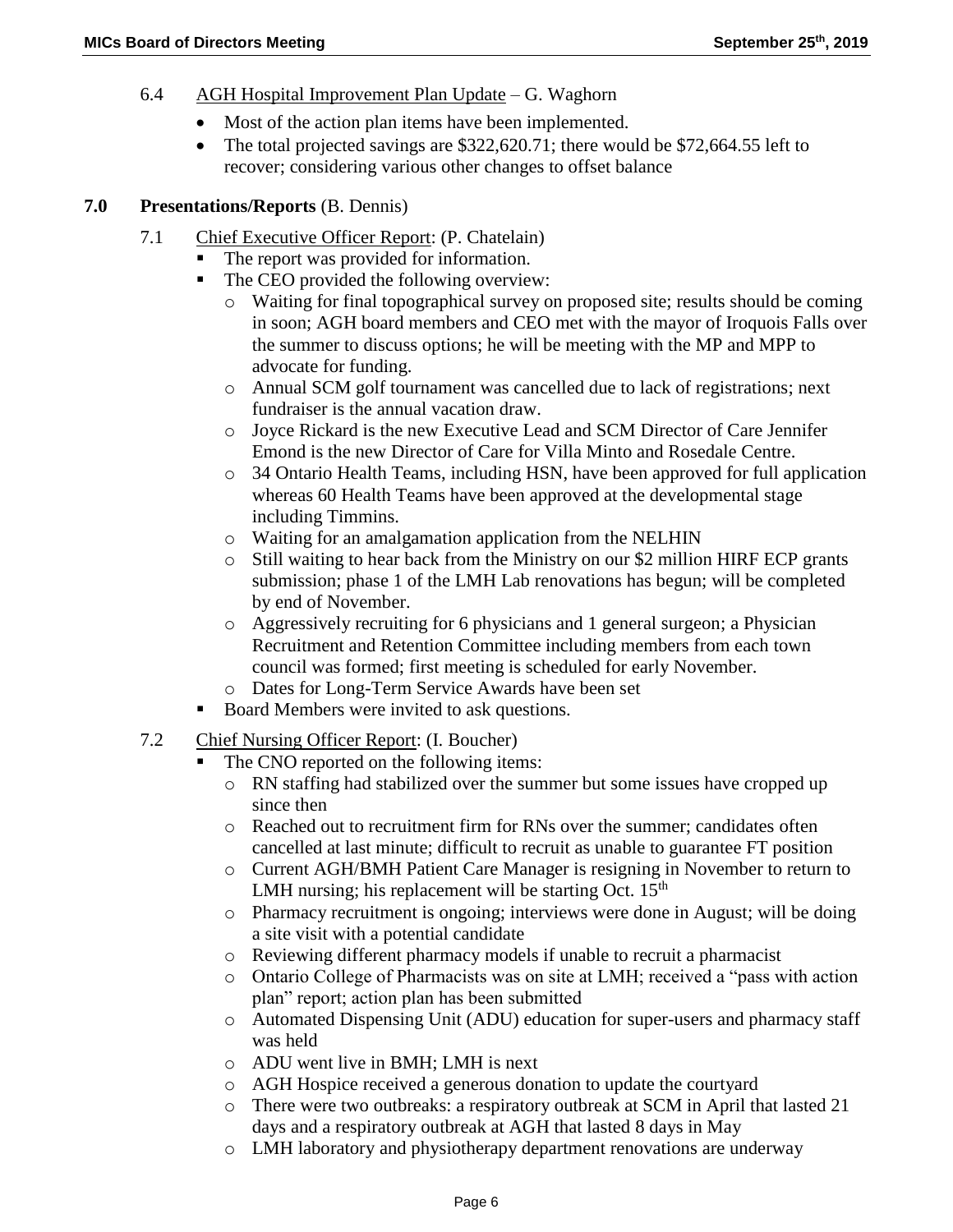- o Public Health Ontario Urinary Tract Infection program has been implemented at all long-term care sites
- o Evidence was successfully submitted to Accreditation Canada; waiting for results
- o MICs has been utilizing Accessible Transport Service over the last few weeks; they can only transport ambulatory and wheelchair patients, no stretcher patients at this time
- Board members were invited to ask questions.

## **8.0 Medical Staff** (Dr. S. Tremblay)

- 8.1 Chief of Staff Report:
	- Dr. Tremblay provided a verbal update on the following:
		- o Continue to recruit for 6 GPs; forming a recruitment team consisting of MICs board members, town councillors, mayors, administration and executive directors
		- o Dr. Klassen has agreed to continue working for another year
		- o Dr. Terterov's privileges were approved; he provided locum services last week and was very well liked by Team Members
		- o Bringing back Urology and Dental Services to LMH in order to provide more services to our clients; this will prevent them from having to travel out of town
		- $\circ$  The next LEG education will take place on Nov. 15<sup>th</sup>
- 8.2 Medical Advisory Committee Minutes
	- $\blacksquare$  Minutes of the MICs MAC meeting held May 22<sup>nd</sup>, 2019 were provided for information
- **9.0 LHIN / MOHLTC Business** (P. Chatelain)
	- 9.1 N/A

# **10.0 MICs Quality Committee** (I. Boucher)

- 10.1 **Quality Committee Minutes** 
	- $\blacksquare$  Minutes of the meeting held June 12<sup>th</sup>, 2019 were provided for information.
- 10.2 Sentinel Events/Near Misses & Adverse Events
	- Information is pulled from our RL6 incident reporting system
	- The hospital Critical Incident Report for Q4 and Q1 was provided for information: the OHA proposed clarification to the definition of a "critical incident"; there was one critical incident reported for Q1 of a fall resulting in an injury/fracture at LMH
	- There are 20 types of critical incidents that fall under the Long-Term Care Homes Act
	- The LTC Critical Incident Report for Q4 and Q1 was provided for information: there were two abuse/neglect causing harm or risk of harm to a resident one of which was a resident to resident and the other, staff to resident.
- 10.3 QIP and Key Indicators
	- The Hospital Quality Improvement Plan scorecard for Q1 2019 was provided for information. We always aim for "Optimal" and "Good.
		- o Medication Reconciliation at discharge: AGH 100%; BMH 100%; LMH 70%
		- o ER Client Satisfaction: AGH 82%; BMH 78%; LMH 77%
		- o Inpatient Client Satisfaction: AGH NR; BMH 100%; LMH 100%
		- o Percentage of Total Alternate Level of Care Days: AGH 62%; BMH 71%; LMH – 44%
		- o Hand Hygiene Compliance: AGH 86%; BMH 100%; LMH 98%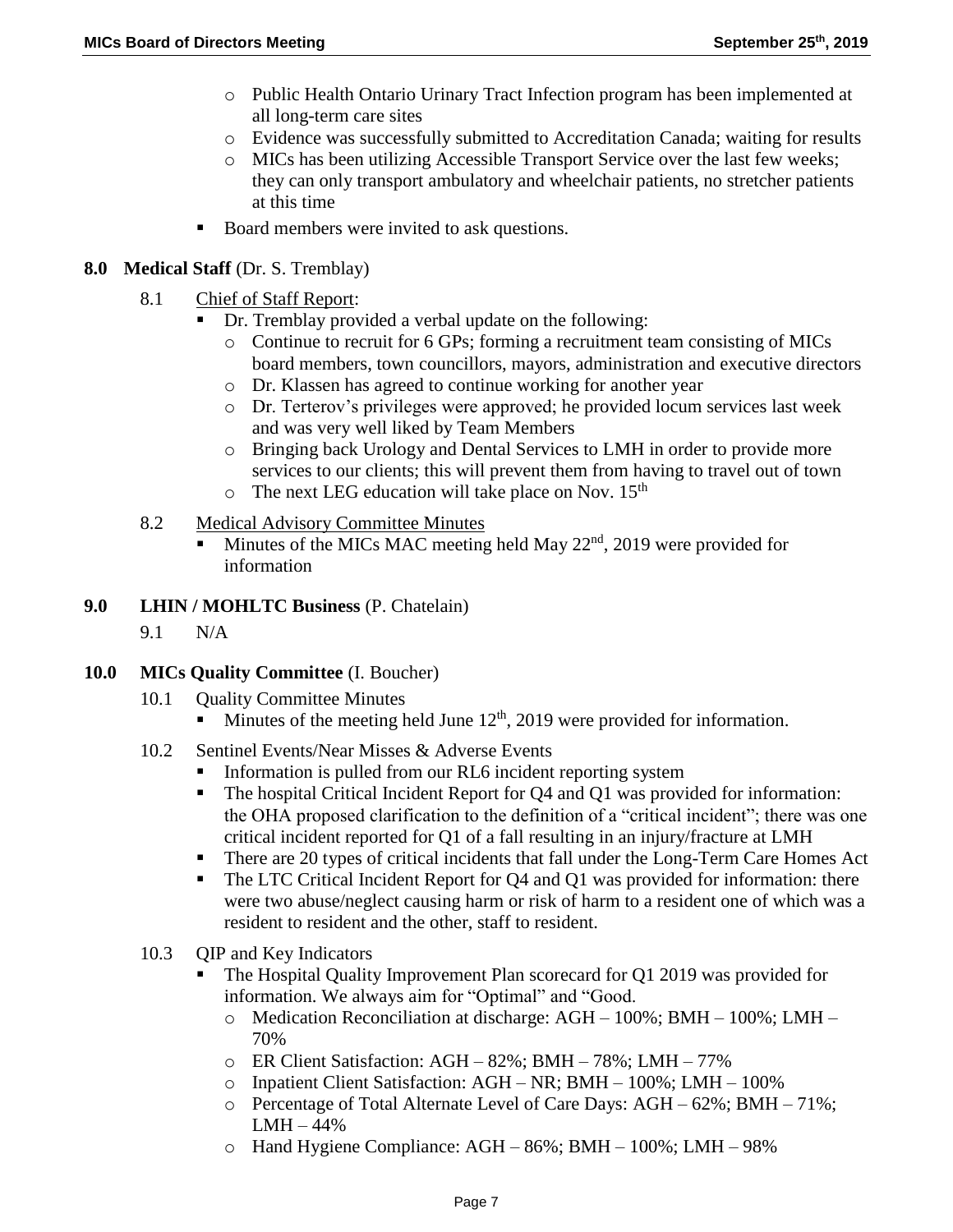- $\circ$  Workplace Violence Incidents Reported: AGH 0; BMH 1; LMH 0
- o ALC numbers are increasing because it is a systemic issue; lacking strategies to deal with this; luckily, small hospitals have the capacity for ALC patients
- o Q2 numbers should be available by the October meeting
- The Long-Term Care Quality Improvement Plan scorecard for 2019-2020 was provided for information:
	- o Resident Satisfaction: SCM NR; Rosedale 100%; VM 100%
	- o Harmful Falls Experienced: SCM 11%; Rosedale 0%; VM 15%
	- o Hand Hygiene Compliance: SCM 100%; Rosedale NR; VM 98%

## **11.0 Site Business** (B. Dennis)

- 11.1 Anson General Hospital:
	- $\blacksquare$  N/A
- 11.2 Bingham Memorial Hospital:
	- N/A
- 11.3 Lady Minto Hospital:
	- Board Member Application
		- o A former LMH employee has applied for a position on the board
		- o Unfortunately, she is related to three of our current employees which excludes her from becoming a board member as per the by-laws
- 11.4 Amendment to by-law:
	- As it is getting more and more difficult to recruit board members and the community being so small from which to choose potential candidates, we are recommending removing the following item from the by-laws:

# **ARTICLE 1 DEFINITIONS AND INTERPRETATIONS**

- 1.1 Definitions:
- (x) "**Excluded Person**" means:
	- iii) any spouse, common law partner, child, parent, brother or sister of an employee or member of the Professional Staff of the Corporation or MICs, or any MICs Hospital Corporation
- o Action item: The Executive Assistant will poll other hospitals and OHA on best practices. Application will be reviewed at the next nominating committee meeting for discussion.

Motion:

Moved by: D. Cybolsky Seconded by: S. Denault

Be it resolved,

**THAT**, the MICs Board of Directors approve the removal of "Excluded Person" as presented.

Carried.

## **12.0 Partnership Business** (Bob Dennis)

- 12.1 June 2019 Board Effectiveness Survey Results
	- 13 out of 14 surveys were submitted.